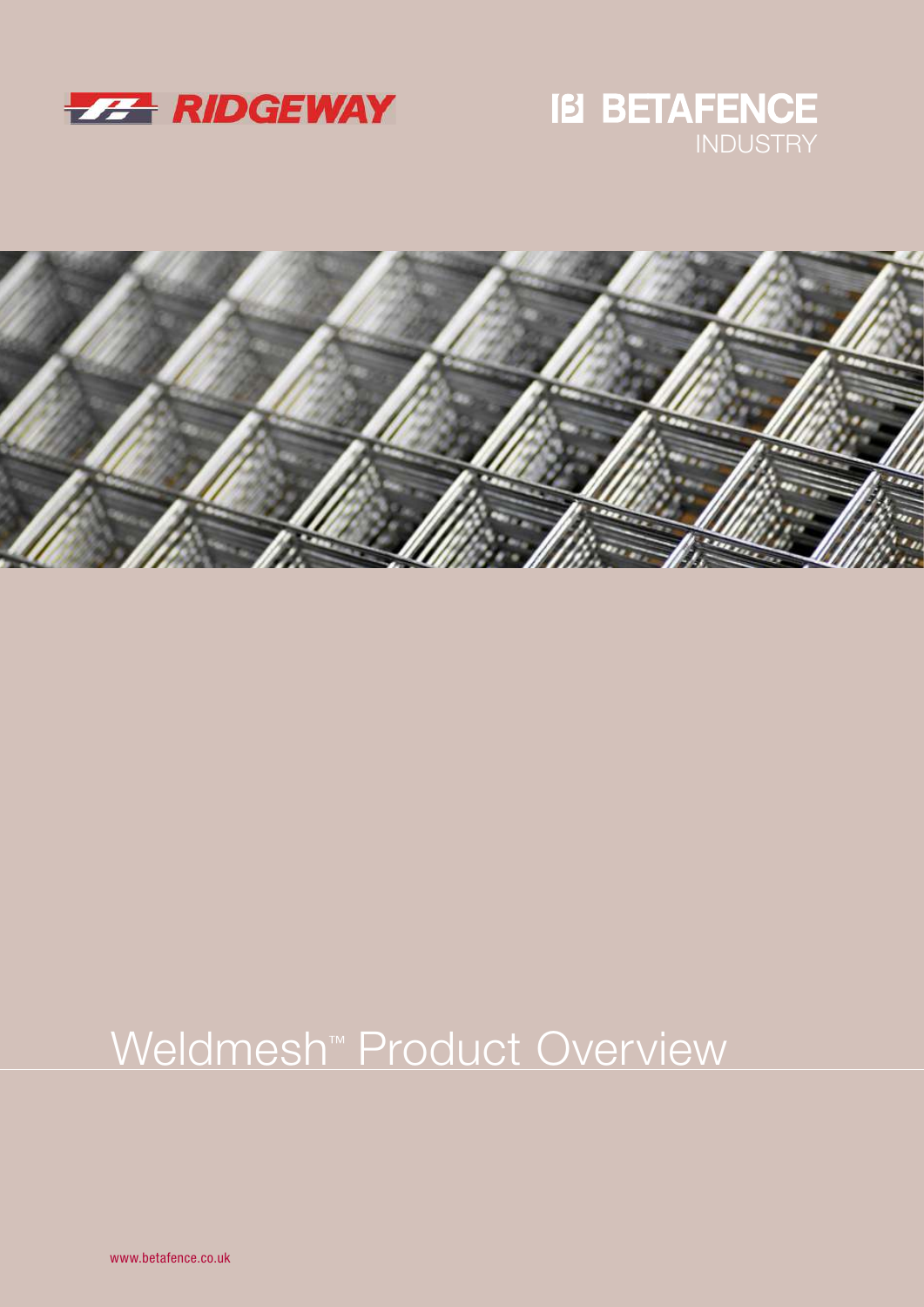### **IB BETAFENCE INDUSTRY**

## **ZZA RIDGEWAY**

in self colour (copper washed) or galvanised wire for immediate delivery to the industrial user.

### A range of standard panels Weldmesh<sup>™</sup>

#### **BENEFITS**

#### Industrial Protection

The use of Betafence Weldmesh™ Heavy in industrial environments is constantly increasing, particularly in the areas of safety, security, storage and for building and construction. The diameter of the wire can be as large as 6mm and is supplied in a standard range of panels. It is easy to work with and is easily combined with other materials. This makes Weldmesh<sup>™</sup> multifunctional and can be used in all types of applications.

#### Solutions

Betafence Weldmesh™ Heavy is easy to work with and is easily combined with other materials. Weldmesh™ is multifunctional and can be used in conjunction with wood, angle iron, slotted or punched angle and steel tube. The use of Weldmesh<sup>™</sup> in industrial applications is extensive and joint development programs with end users and specifiers are frequently undertaken. From concept to design, Betafence can guide you towards the right Weldmesh™ , ready to integrate within your chosen product or application. Betafence technical experts are at hand for co-development.

#### Benefits

- Inherent strength
- Forms its own selvedge when cut
- Quality assurance (EN ISO 9001: 2000)
- Confidence throughout use
- Comprehensive range of mesh configurations
- Minimum waste
- Widely available
- Options on finish



Machine Guards Stairways and balustrades and walkways Scaffold guards and safety barriers **Filters** Window guards and grills Cages and aviaries Poultry and pig floors Shelving, racking and partitioning Rock fall protection

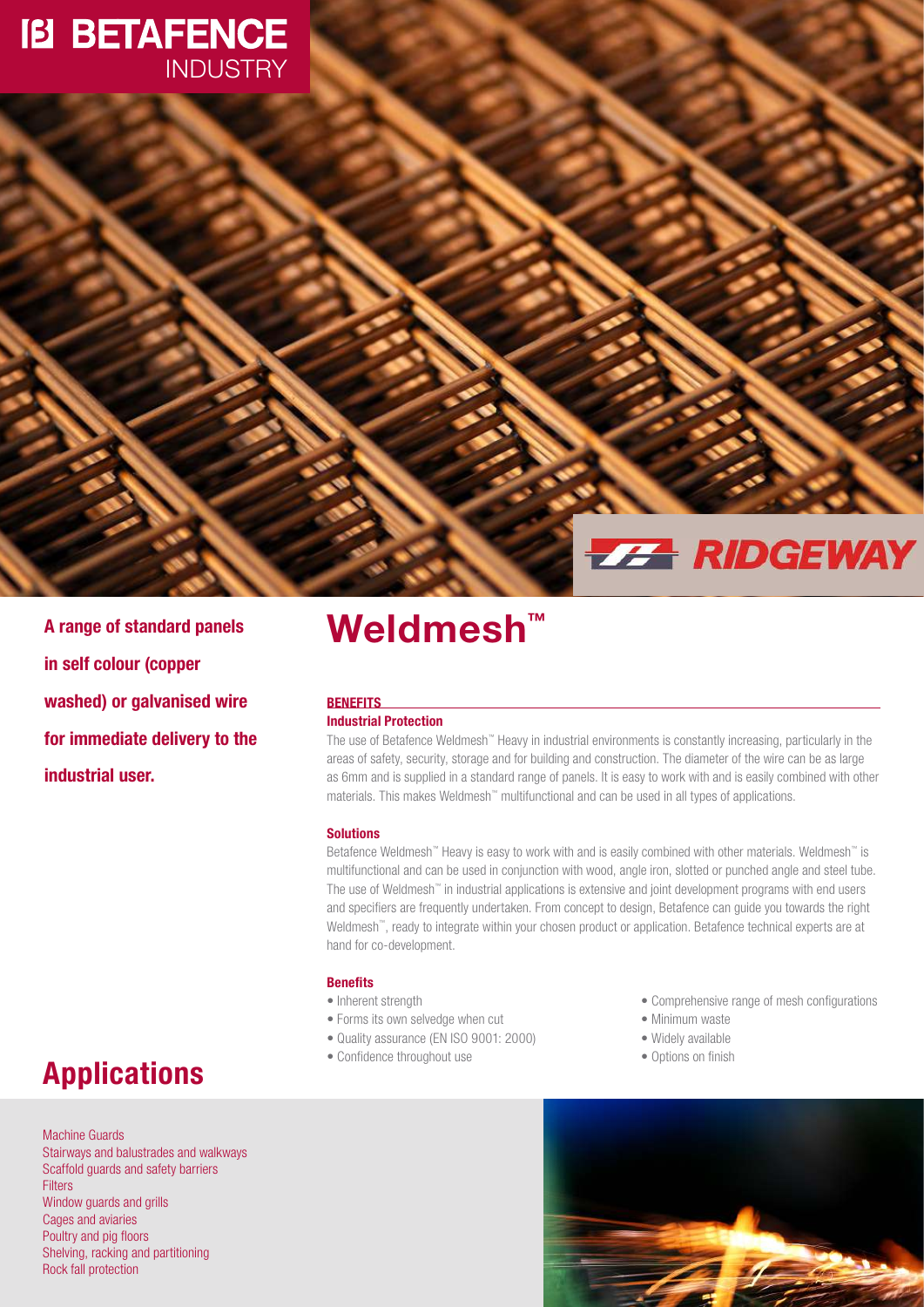#### All Welded Construction

Weldmesh™ benefits from superior welding technology. The horizontal and vertical wires are electrically welded at each intersection to give maximum rigidity and strength.

#### **Coatings**

Manufactured from bright drawn mild steel wire, the following coatings are possible. Self colour (copper washed), pre-galvanised, and galvanised after manufacture. Weldmesh™ from stainless steel is available by application for specialist applications.

#### Self Colour Weldmesh™

Self colour Weldmesh<sup>™</sup> is supplied with a copper washed finish. However, on bulk orders, it is possible to have bright drawn mild steel without the coppered finish.

Galvanised Weldmesh™

Galvanised Weldmesh™ is hot dip galvanised to the highest standards. Pre-galvanised Weldmesh™ (mesh made from galvanised wire) can also be produced upon request.

#### Panels and Rolls

Manufactured in a standard range of roll and panel options. For other sizes a cut to size service is available.

#### Wire Diameters

Weldmesh<sup>™</sup> is produced from wire as fine as 0.55mm or as heavy as 6mm.

#### Mesh

Weldmesh<sup>™</sup> is produced with apertures as small as 6 x 6mm or as large as 100 x 100mm.

#### **Quality**

Weldmesh™ products are manufactured in an environment covered by EN ISO 9001:2000 and our material content, quality and coatings are consistently delivered to exacting specifications. Factory procedures at Sheffield also conform to environmental standard BS EBN ISO 14001: 1996. Weldmesh™ is the very best in Strength, Versatility, High Performance and Quality.

#### Non-standard

Betafence Weldmesh™ offers a bespoke cut to size (CTS) or made to order (MTO) service if its standard range does not meet with your requirements.

| <b>SELF COLOUR and GALVANISED finishes</b><br>These sizes are standard available ex-stock. Galvanising after manufacture adds approximately 7% to weights below |                                  |                               |                 |                      |                       |                             |               |           |
|-----------------------------------------------------------------------------------------------------------------------------------------------------------------|----------------------------------|-------------------------------|-----------------|----------------------|-----------------------|-----------------------------|---------------|-----------|
| Specification                                                                                                                                                   | Standard panels with flush edges |                               |                 |                      |                       | 60ft rolls with flush edges |               |           |
|                                                                                                                                                                 | $4' \times 8'$<br>kg             | $6'$ x 12'<br>kg <sub>1</sub> | $6'$ x 4'<br>kg | $6' \times 3'$<br>kg | $7' \times 12'$<br>kg | 84"<br>kg <sub>1</sub>      | 72"<br>kg     | 48"<br>kg |
| $2"$ x $2"$ x 6g                                                                                                                                                | 16.35                            | 36.42                         | 12.31           | 9.29                 | 42.41                 | 211.0                       | 181.2         | 121.6     |
| $3" \times 3" \times 6q$                                                                                                                                        | 11.07                            | 24.54                         | 8.35            | 6.32                 | 28.5                  | 141.6                       | 121.7         | 82.0      |
| $3" \times 6" \times 69$                                                                                                                                        | 8.43                             | 18.59                         | 6.36            | 4.83                 | 21.6                  | 106.9                       | 92.0          | 62.1      |
| $1"$ x $1"$ x $8q$                                                                                                                                              | 22.74                            | $\mathcal{L}^{\pm}$           | $\sim$          | $\sim$               | $\sim$                | $\sim$                      | $\sim$        | $\sim$    |
| $2"$ x 1" x 8g                                                                                                                                                  | 17.13                            | 38.29                         | 12.87           | 9.71                 | 44.63                 | 222.4                       | 190.8         | 127.8     |
| $2"$ x $2"$ x $8g$                                                                                                                                              | 11.54                            | 25.69                         | 8.68            | 6.56                 | 29.94                 | 148.9                       | 127.9         | 85.8      |
| $3" \times 12" \times 89$                                                                                                                                       | 26.47                            | 59.3                          | 19.88           | 14.96                | 69.12                 | 3448                        | 295.8         | 197.8     |
| $3" \times 3" \times 89$                                                                                                                                        | 7.81                             | 17.32                         | 5.88            | 4.46                 | 20.15                 | 99.9                        | 85.9          | 57.8      |
| $1"$ x $1"$ x $10q$                                                                                                                                             | 13.17                            | 29.5                          | 9.89            | 7.44                 | 34.39                 | 172.2                       | 147.6         | 98.4      |
| 11/2" x 11/2" x 10g                                                                                                                                             | 8.85                             | $\sim$                        | $\sim$          | $\sim$               | $\sim$                | $\sim$                      | $\sim$        | $\sim$    |
| $2"$ x 1" x 10g                                                                                                                                                 | 9.93                             | 22.2                          | 7.46            | 5.62                 | 25.87                 | 130.2                       | 111.6         | 74.4      |
| $2"$ x $2"$ x $10g$                                                                                                                                             | 6.69                             | 14.9                          | 5.03            | 3.79                 | 17.35                 | 88.2                        | 75.6          | 50.4      |
| $3"$ x 1/2" x 10q                                                                                                                                               | 15.34                            | 34.47                         | 11.51           | 8.66                 | 40.6                  | 201.6                       | 172.8         | 115.2     |
| 3" x1" x 10q                                                                                                                                                    | 8.85                             | 19.76                         | 6.65            | 5.01                 | 23.5                  | 117.6                       | 100.8         | 67.2      |
| $3" \times 3" \times 10g$                                                                                                                                       | 4.53                             | 10.03                         | 3.41            | 2.58                 | 11.67                 | 58.8                        | 50.4          | 33.6      |
| $4" \times 4" \times 10q$                                                                                                                                       | 3.44                             |                               | $\omega$        | $\mathcal{L}$        | $\sim$                |                             | $\mathcal{L}$ |           |
| 1" x 1" x 12g                                                                                                                                                   | 8.73                             | 19.53                         | 6.56            | 4.93                 | 22.77                 | 113.5                       | 97.3          | 65.1      |
| 2" x 1" x 12q                                                                                                                                                   | 6.58                             | 14.7                          | 4.94            | 3.72                 | 17.12                 | 85.3                        | 73.2          | 49.0      |
| $2"$ x $2"$ x $12g$                                                                                                                                             | 4.43                             | 9.86                          | 3.33            | 2.52                 | 11.49                 | 57.1                        | 49.0          | 32.9      |
| $3"$ x 1/2" x 12q                                                                                                                                               | 10.16                            | 22.76                         | 7.63            | 5.74                 | 26.51                 | 132.2                       | 113.4         | 75.9      |
| 3" x 1" x 12q                                                                                                                                                   | 5.86                             | 13.09                         | 4.41            | 3.32                 | 15.24                 | 75.9                        | 65.1          | 43.7      |